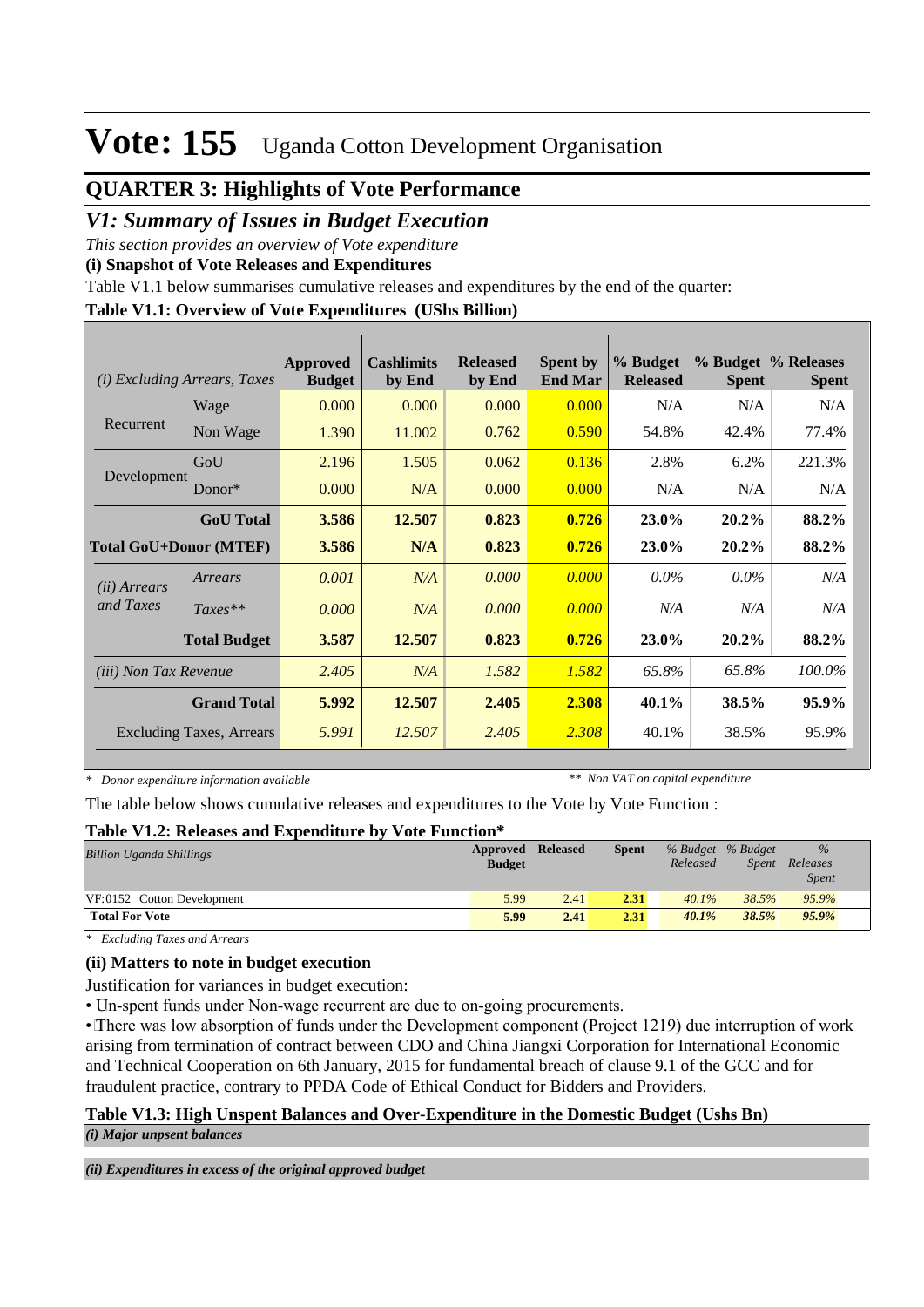## **QUARTER 3: Highlights of Vote Performance**

*\* Excluding Taxes and Arrears*

## *V2: Performance Highlights*

*This section provides highlights of output performance, focusing on key outputs and actions impelemented to improve section performance.*

| Vote, Vote Function<br><b>Key Output</b>                                                                                                                                                                                                                                                                                                                                                             | <b>Approved Budget and</b><br><b>Planned outputs</b>                                                                                                                                                                                                                   |                                                                                                                                                                                                                                                                                                                                                                                                                                                                                                                                                                       | <b>Cumulative Expenditure</b><br>and Performance                                                                                                                                                                                                                                                                                                                                                 |                                                                                                                                                                                                                                                                                                                                                                                                       | <b>Status and Reasons for</b><br>any Variation from Plans                                                                                    |       |  |
|------------------------------------------------------------------------------------------------------------------------------------------------------------------------------------------------------------------------------------------------------------------------------------------------------------------------------------------------------------------------------------------------------|------------------------------------------------------------------------------------------------------------------------------------------------------------------------------------------------------------------------------------------------------------------------|-----------------------------------------------------------------------------------------------------------------------------------------------------------------------------------------------------------------------------------------------------------------------------------------------------------------------------------------------------------------------------------------------------------------------------------------------------------------------------------------------------------------------------------------------------------------------|--------------------------------------------------------------------------------------------------------------------------------------------------------------------------------------------------------------------------------------------------------------------------------------------------------------------------------------------------------------------------------------------------|-------------------------------------------------------------------------------------------------------------------------------------------------------------------------------------------------------------------------------------------------------------------------------------------------------------------------------------------------------------------------------------------------------|----------------------------------------------------------------------------------------------------------------------------------------------|-------|--|
| Vote Function: 0152 Cotton Development                                                                                                                                                                                                                                                                                                                                                               |                                                                                                                                                                                                                                                                        |                                                                                                                                                                                                                                                                                                                                                                                                                                                                                                                                                                       |                                                                                                                                                                                                                                                                                                                                                                                                  |                                                                                                                                                                                                                                                                                                                                                                                                       |                                                                                                                                              |       |  |
| <b>Output: 015201</b>                                                                                                                                                                                                                                                                                                                                                                                | Provision of cotton planting seeds                                                                                                                                                                                                                                     |                                                                                                                                                                                                                                                                                                                                                                                                                                                                                                                                                                       |                                                                                                                                                                                                                                                                                                                                                                                                  |                                                                                                                                                                                                                                                                                                                                                                                                       |                                                                                                                                              |       |  |
|                                                                                                                                                                                                                                                                                                                                                                                                      | Description of Performance: Organize and coordinate<br>distribution of high quality<br>cotton planting seeds to farmers<br>in 58 cotton growing districts in farmers in 55 districts in<br>Eastern, Northern, West Nile,<br>Mid-West & Central and<br>Western Regions. |                                                                                                                                                                                                                                                                                                                                                                                                                                                                                                                                                                       | - About 1,580 Mt of delinted<br>and graded cotton planting seed<br>were processed and supplied to<br>Eastern, Northern, West Nile<br>and Mid West & Central and<br>Western Regions for the<br>$2014/15$ season.<br>- 1,550 Mt of fuzzy seed were<br>procured from ginners and 392<br>Mt of delinted and graded seed<br>had been produced by end of<br>Q3 in preparation for 2015/16<br>planting. |                                                                                                                                                                                                                                                                                                                                                                                                       | Three districts in West Nile<br>were not served seed because<br>farmers did not register for<br>cotton production for the<br>2014/15 season. |       |  |
| Performance Indicators:                                                                                                                                                                                                                                                                                                                                                                              |                                                                                                                                                                                                                                                                        |                                                                                                                                                                                                                                                                                                                                                                                                                                                                                                                                                                       |                                                                                                                                                                                                                                                                                                                                                                                                  |                                                                                                                                                                                                                                                                                                                                                                                                       |                                                                                                                                              |       |  |
| No. of districts served with<br>cotton planting seed                                                                                                                                                                                                                                                                                                                                                 | 58                                                                                                                                                                                                                                                                     |                                                                                                                                                                                                                                                                                                                                                                                                                                                                                                                                                                       | 55                                                                                                                                                                                                                                                                                                                                                                                               |                                                                                                                                                                                                                                                                                                                                                                                                       |                                                                                                                                              |       |  |
| <b>Output Cost:</b>                                                                                                                                                                                                                                                                                                                                                                                  | UShs Bn:                                                                                                                                                                                                                                                               | 0.250                                                                                                                                                                                                                                                                                                                                                                                                                                                                                                                                                                 | UShs Bn:                                                                                                                                                                                                                                                                                                                                                                                         | 0.186                                                                                                                                                                                                                                                                                                                                                                                                 | % Budget Spent:                                                                                                                              | 74.5% |  |
| <b>Output: 015202</b>                                                                                                                                                                                                                                                                                                                                                                                |                                                                                                                                                                                                                                                                        |                                                                                                                                                                                                                                                                                                                                                                                                                                                                                                                                                                       |                                                                                                                                                                                                                                                                                                                                                                                                  |                                                                                                                                                                                                                                                                                                                                                                                                       |                                                                                                                                              |       |  |
| <b>Seed multiplication</b><br>Description of Performance: - Organize and mobilize seed<br>growers to establish about<br>10,000 acres of seed crops in 5<br>segregated seed multiplication<br>areas in Pallisa, Serere,<br>Amolator, Bulisa and Rubirizi<br>which are expected to produce<br>3,750 Mt of certified seed.<br>Emphasis will be put on<br>increasing productivity from<br>lower acreage. |                                                                                                                                                                                                                                                                        | - 6,083 seed growers were<br>registered and trained on crop<br>establishment, crop<br>management, pest control and<br>harvesting.<br>- Distributed 44,400 units of<br>pesticides and 200 spray pumps<br>to seed growers.<br>- Approximately 8,516 acres<br>were established under seed<br>multiplication.<br>- Approximately 5,100 Mt of<br>seed cotton were produced in<br>the seed multiplication areas in<br>Rubirizi, Amolator, Alebtong,<br>Dokolo, Oyam, Lira, Gulu,<br>Abim, Bullisa, Hoima and<br>Masindi. This produced about<br>3,160 Mt of certified seed. |                                                                                                                                                                                                                                                                                                                                                                                                  | CDO conducted mobilization<br>campaigns as planned however<br>cotton production in the seed<br>cotton production in the seed<br>multiplication areas was<br>affected by drought at the<br>beginning of the season (i.e.<br>July and early August 2013) and<br>at the end (December 2013 &<br>January, 2014). As such, fewer<br>seed growers were registered<br>due to the reduction in<br>production. |                                                                                                                                              |       |  |
| Performance Indicators:                                                                                                                                                                                                                                                                                                                                                                              |                                                                                                                                                                                                                                                                        |                                                                                                                                                                                                                                                                                                                                                                                                                                                                                                                                                                       |                                                                                                                                                                                                                                                                                                                                                                                                  |                                                                                                                                                                                                                                                                                                                                                                                                       |                                                                                                                                              |       |  |
| No. of seed growers<br>registered and trained on<br>seed production                                                                                                                                                                                                                                                                                                                                  |                                                                                                                                                                                                                                                                        | 10,000                                                                                                                                                                                                                                                                                                                                                                                                                                                                                                                                                                |                                                                                                                                                                                                                                                                                                                                                                                                  | 6083                                                                                                                                                                                                                                                                                                                                                                                                  |                                                                                                                                              |       |  |
| <b>Output Cost:</b>                                                                                                                                                                                                                                                                                                                                                                                  | UShs Bn:                                                                                                                                                                                                                                                               | 1.050                                                                                                                                                                                                                                                                                                                                                                                                                                                                                                                                                                 | UShs Bn:                                                                                                                                                                                                                                                                                                                                                                                         | 0.455                                                                                                                                                                                                                                                                                                                                                                                                 | % Budget Spent:                                                                                                                              | 43.3% |  |
| Output: 015203                                                                                                                                                                                                                                                                                                                                                                                       |                                                                                                                                                                                                                                                                        |                                                                                                                                                                                                                                                                                                                                                                                                                                                                                                                                                                       | Farmer mobilisation and sensitisation for increasing cotton production and quality                                                                                                                                                                                                                                                                                                               |                                                                                                                                                                                                                                                                                                                                                                                                       |                                                                                                                                              |       |  |

#### **Table V2.1: Key Vote Output Indicators and Expenditures\***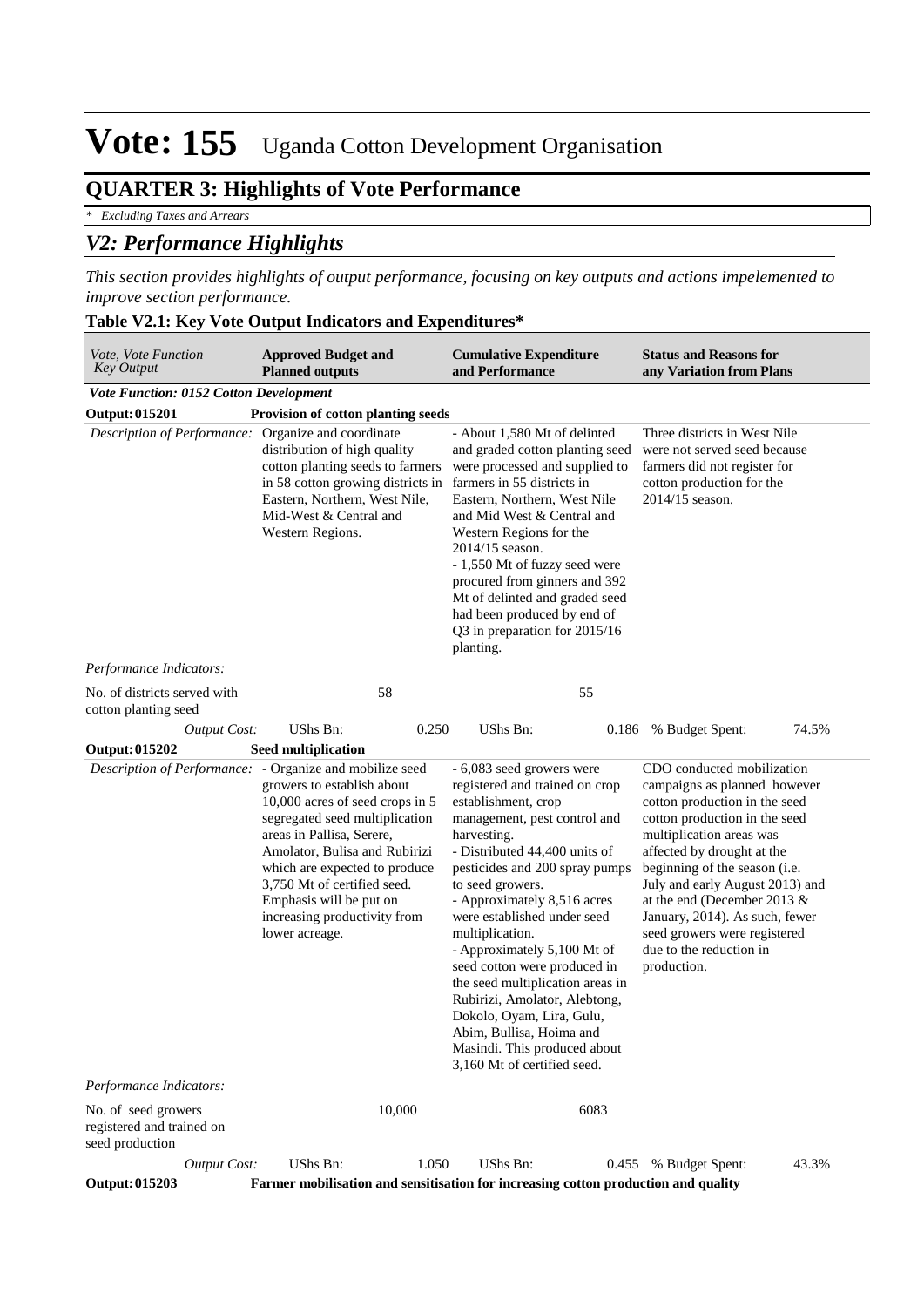## **QUARTER 3: Highlights of Vote Performance**

| Vote, Vote Function<br>Key Output                                                                                            | <b>Approved Budget and</b><br><b>Planned outputs</b>                                                                                                                    |       | <b>Cumulative Expenditure</b><br>and Performance                                                                                                                                                                                                                                                                                                                                                                                                                                                                                                                                   |       | <b>Status and Reasons for</b><br>any Variation from Plans                                                                                                                                                                                                                                                   |       |
|------------------------------------------------------------------------------------------------------------------------------|-------------------------------------------------------------------------------------------------------------------------------------------------------------------------|-------|------------------------------------------------------------------------------------------------------------------------------------------------------------------------------------------------------------------------------------------------------------------------------------------------------------------------------------------------------------------------------------------------------------------------------------------------------------------------------------------------------------------------------------------------------------------------------------|-------|-------------------------------------------------------------------------------------------------------------------------------------------------------------------------------------------------------------------------------------------------------------------------------------------------------------|-------|
| Description of Performance:                                                                                                  | - Organize establishment of<br>3,500 demonstration plots for<br>training farmers on the<br>recommended agronomic<br>practices for increasing<br>production and quality. |       | - 3,078 demonstration plots<br>established.<br>- Conducted over 10,150<br>farmer-field days/training<br>sessions around the demos for<br>about 83,000 farmers.<br>- Broadcast 5 extension<br>messages on crop management,<br>pest control, indicative farm-<br>gate price and post-harvest<br>practices in 10 local languages.<br>- About 150,000 acres were<br>planted to cotton.<br>- Cotton marketing started in<br>November 2014 and by end of<br>March 2015, 48,571 Mt of seed<br>cotton equivalent to 91,892<br>bales of lint had been purchased<br>from farmers by ginners. |       | - Drought during July and<br>erratic rains in August 2014<br>resulted in reduction in the<br>number of demonstration<br>gardens planted.<br>- There was good turn-up of<br>farmers during the farmer-field<br>days/training sessions due to<br>intensive mobilization by Field<br><b>Extension Workers.</b> |       |
| Performance Indicators:<br>No. of training sessions                                                                          | 10,500                                                                                                                                                                  |       |                                                                                                                                                                                                                                                                                                                                                                                                                                                                                                                                                                                    | 10150 |                                                                                                                                                                                                                                                                                                             |       |
| conducted at the demos                                                                                                       |                                                                                                                                                                         |       |                                                                                                                                                                                                                                                                                                                                                                                                                                                                                                                                                                                    |       |                                                                                                                                                                                                                                                                                                             |       |
| No. of farmers trained during<br>the training sessions                                                                       | 70,000                                                                                                                                                                  |       |                                                                                                                                                                                                                                                                                                                                                                                                                                                                                                                                                                                    | 83000 |                                                                                                                                                                                                                                                                                                             |       |
| No. demonstration plots<br>established for farmer<br>training                                                                | 3500                                                                                                                                                                    |       | 3078                                                                                                                                                                                                                                                                                                                                                                                                                                                                                                                                                                               |       |                                                                                                                                                                                                                                                                                                             |       |
| <b>Output Cost:</b>                                                                                                          | <b>UShs Bn:</b>                                                                                                                                                         | 1.810 | UShs Bn:                                                                                                                                                                                                                                                                                                                                                                                                                                                                                                                                                                           | 1.278 | % Budget Spent:                                                                                                                                                                                                                                                                                             | 70.6% |
| <b>Output: 015206</b>                                                                                                        | <b>Mechanisation of land opening</b>                                                                                                                                    |       |                                                                                                                                                                                                                                                                                                                                                                                                                                                                                                                                                                                    |       |                                                                                                                                                                                                                                                                                                             |       |
| Description of Performance: Procure and distribute 1,000 ox- - Delivery and distribution of ox Procurement of ox ploughs was | ploughs to cotton farmers in<br>Eastern, Northern, West Nile,<br>Mid West & Central Regions.                                                                            |       | ploughs is due in April 2015 in<br>time for land preparation for<br>planting cotton.<br>- 24 tractors owned by Ginners<br>& CDO were deployed which<br>ploughed about 4,088 acres.<br>- In addition, over 60,000 acres<br>were ploughed by the 4,950 ox<br>ploughs distributed in previous<br>4 seasons.                                                                                                                                                                                                                                                                           |       | initiated in Q2 and delivery is<br>due in April 2015.                                                                                                                                                                                                                                                       |       |
| Performance Indicators:                                                                                                      |                                                                                                                                                                         |       |                                                                                                                                                                                                                                                                                                                                                                                                                                                                                                                                                                                    |       |                                                                                                                                                                                                                                                                                                             |       |
| No. of ox ploughs procured<br>and distributed to farmers                                                                     | 1,000                                                                                                                                                                   |       | $\boldsymbol{0}$                                                                                                                                                                                                                                                                                                                                                                                                                                                                                                                                                                   |       |                                                                                                                                                                                                                                                                                                             |       |
| <b>Output Cost:</b>                                                                                                          | UShs Bn:                                                                                                                                                                | 0.385 | UShs Bn:                                                                                                                                                                                                                                                                                                                                                                                                                                                                                                                                                                           | 0.034 | % Budget Spent:                                                                                                                                                                                                                                                                                             | 8.9%  |
| <b>Vote Function Cost</b>                                                                                                    | <b>UShs Bn:</b>                                                                                                                                                         |       | 5.991 UShs Bn:                                                                                                                                                                                                                                                                                                                                                                                                                                                                                                                                                                     |       | 2.308 % Budget Spent:                                                                                                                                                                                                                                                                                       | 38.5% |
| <b>Cost of Vote Services:</b>                                                                                                | UShs Bn:                                                                                                                                                                |       | 5.991 UShs Bn:                                                                                                                                                                                                                                                                                                                                                                                                                                                                                                                                                                     |       | 2.308 % Budget Spent:                                                                                                                                                                                                                                                                                       | 38.5% |

*\* Excluding Taxes and Arrears*

None

### **Table V2.2: Implementing Actions to Improve Vote Performance**

| <b>Planned Actions:</b>                          | <b>Actual Actions:</b> | <b>Reasons for Variation</b> |
|--------------------------------------------------|------------------------|------------------------------|
| Vote: 155 Uganda Cotton Development Organisation |                        |                              |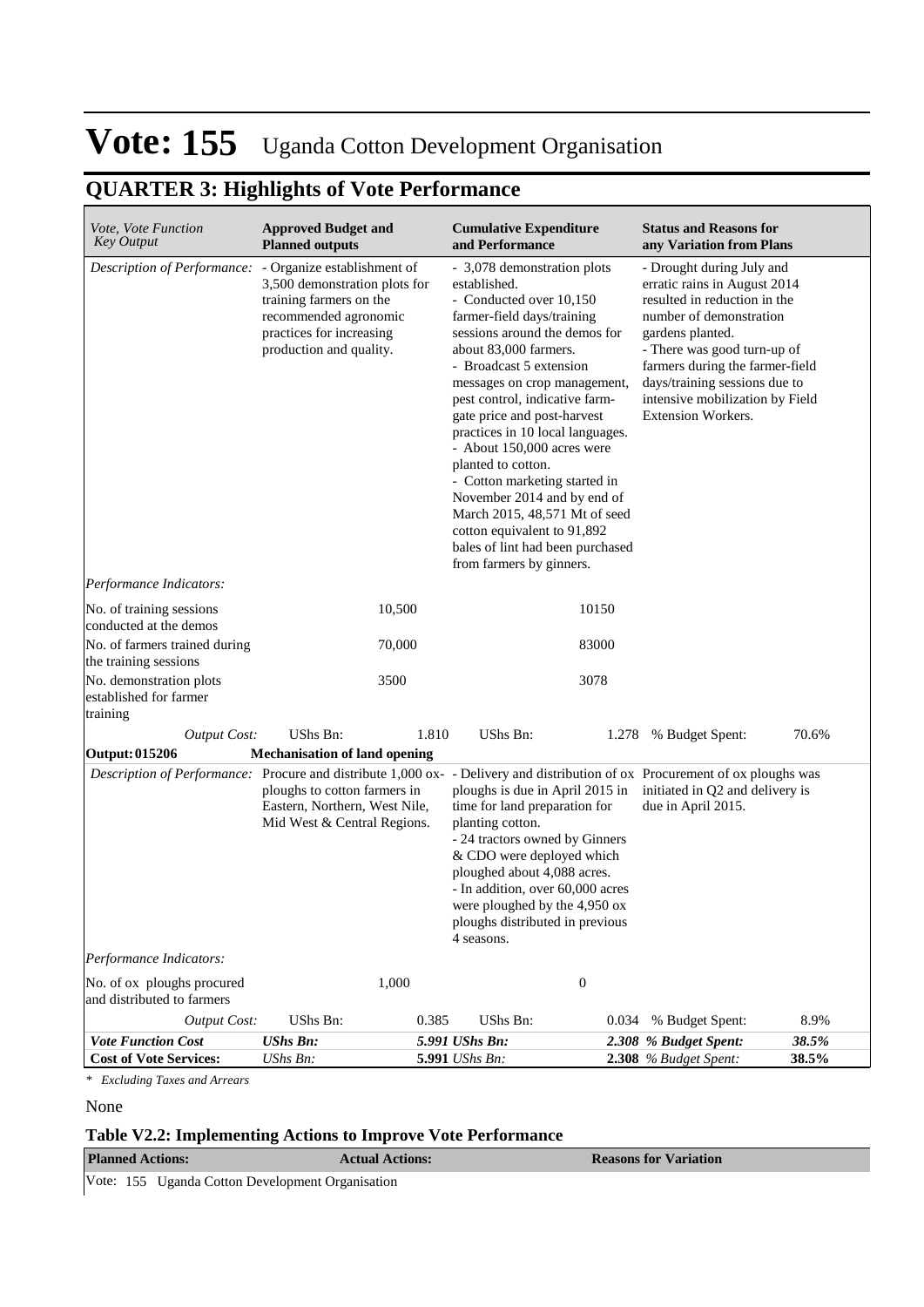## **QUARTER 3: Highlights of Vote Performance**

| <b>Planned Actions:</b>                                                                                                                                                                          | <b>Actual Actions:</b>                                                                                                                                                                                                                                     | <b>Reasons for Variation</b> |
|--------------------------------------------------------------------------------------------------------------------------------------------------------------------------------------------------|------------------------------------------------------------------------------------------------------------------------------------------------------------------------------------------------------------------------------------------------------------|------------------------------|
| Vote Function: 01 52 Cotton Development                                                                                                                                                          |                                                                                                                                                                                                                                                            |                              |
| Avail high quality production inputs at<br>reduced prices to encourage farmers to use<br>them to increase yields and improve<br>profitability.                                                   | Production inputs were provided to<br>farmers on credit and at reduced prices;<br>cotton planting seed was supplied at<br>42% of the cost, fertilizers at 56%,<br>pesticide at 35%, spray pumps at 48%<br>and tractor hire services at 50% of the<br>cost. | None                         |
| Implement the approved 2014/15 Cotton<br>Production Program supported by the<br>ginners and with increased participation of<br>ginners in field activities.                                      | Distributed 299 MT of NPK & Urea<br>fertilizers, 690,658 units of pesticides<br>and 1,012 spray pumps to farmer and<br>trained them on their useage using<br>demonstration gardens.                                                                        | None                         |
| Vote: 155 Uganda Cotton Development Organisation                                                                                                                                                 |                                                                                                                                                                                                                                                            |                              |
| Vote Function: 01 52 Cotton Development                                                                                                                                                          |                                                                                                                                                                                                                                                            |                              |
| Sensitising stakeholders on the value<br>addition options available along the cotton<br>value chain and the importance and<br>impact of increased domestic value<br>addition to lint and cotton. | <b>Implemented the Revolving Buffer</b><br><b>Stock Fund for procurement and supply</b><br>of raw materials (lint) to local textile<br>manufacturers.                                                                                                      | None                         |

## *V3: Details of Releases and Expenditure*

*This section provides a comprehensive summary of the outputs delivered by the Vote and further details of Vote expenditures by Vote Function and Expenditure Item.*

#### **Table V3.1: GoU Releases and Expenditure by Output\***

| <b>Billion Uganda Shillings</b>                                                              | Approved<br><b>Budget</b> | <b>Released</b> | <b>Spent</b> | $%$ GoU<br><b>Budget</b><br>Released | $%$ GoU<br><b>Budget</b><br><i>Spent</i> | $%$ GoU<br>Releases<br><i>Spent</i> |
|----------------------------------------------------------------------------------------------|---------------------------|-----------------|--------------|--------------------------------------|------------------------------------------|-------------------------------------|
| VF:0152 Cotton Development                                                                   | 3.59                      | 0.82            | 0.73         | 23.0%                                | 20.2%                                    | 88.2%                               |
| Class: Outputs Provided                                                                      | 1.39                      | 0.76            | 0.59         | 54.8%                                | 42.4%                                    | 77.4%                               |
| 015201 Provision of cotton planting seeds                                                    | 0.05                      | 0.05            | 0.05         | 92.2%                                | 94.7%                                    | 102.7%                              |
| $ 015202$ Seed multiplication                                                                | 0.70                      | 0.29            | 0.35         | 41.6%                                | 49.3%                                    | 118.4%                              |
| 015203 Farmer mobilisation and sensitisation for increasing cotton<br>production and quality | 0.31                      | 0.20            | 0.19         | 63.5%                                | 62.1%                                    | 97.9%                               |
| 015206 Mechanisation of land opening                                                         | 0.33                      | 0.23            | 0.00         | 68.8%                                | $1.3\%$                                  | 1.9%                                |
| Class: Capital Purchases                                                                     | 2.20                      | 0.06            | 0.14         | 2.8%                                 | 6.2%                                     | 221.3%                              |
| 015271 Acquisition of Land by Government                                                     | 0.06                      | 0.01            | 0.02         | 17.6%                                | 28.1%                                    | 160.1%                              |
| 015272 Government Buildings and Administrative Infrastructure                                | 2.08                      | 0.05            | 0.12         | 2.5%                                 | 5.8%                                     | 233.9%                              |
| 015277 Purchase of Specialised Machinery & Equipment                                         | 0.06                      | 0.00            | 0.00         | $0.0\%$                              | $0.0\%$                                  | N/A                                 |
| <b>Total For Vote</b>                                                                        | 3.59                      | 0.82            | 0.73         | 23.0%                                | 20.2%                                    | 88.2%                               |

*\* Excluding Taxes and Arrears*

### **Table V3.2: 2014/15 GoU Expenditure by Item**

| <b>Billion Uganda Shillings</b>                          | Approved<br><b>Budget</b> | <b>Releases</b> | Expend-<br>iture | % Budged<br><b>Released</b> | % Budget<br><b>Spent</b> | %Releases<br><b>Spent</b> |
|----------------------------------------------------------|---------------------------|-----------------|------------------|-----------------------------|--------------------------|---------------------------|
| <b>Output Class: Outputs Provided</b>                    | 1.39                      | 0.76            | 0.59             | 54.8%                       | 42.4%                    | 77.4%                     |
| 211103 Allowances                                        | 0.05                      | 0.04            | 0.04             | 77.6%                       | 77.6%                    | 100.0%                    |
| 221001 Advertising and Public Relations                  | 0.02                      | 0.01            | 0.01             | 50.0%                       | 50.0%                    | 100.0%                    |
| 221002 Workshops and Seminars                            | 0.02                      | 0.01            | 0.01             | 50.0%                       | 50.0%                    | 100.0%                    |
| 221003 Staff Training                                    | 0.05                      | 0.04            | 0.03             | 77.8%                       | 66.7%                    | 85.7%                     |
| 221007 Books, Periodicals & Newspapers                   | 0.03                      | 0.01            | 0.01             | 25.0%                       | 41.0%                    | 164.0%                    |
| 221008 Computer supplies and Information Technology (IT) | 0.02                      | 0.00            | 0.00             | $0.0\%$                     | $0.0\%$                  | N/A                       |
|                                                          |                           |                 |                  |                             |                          |                           |